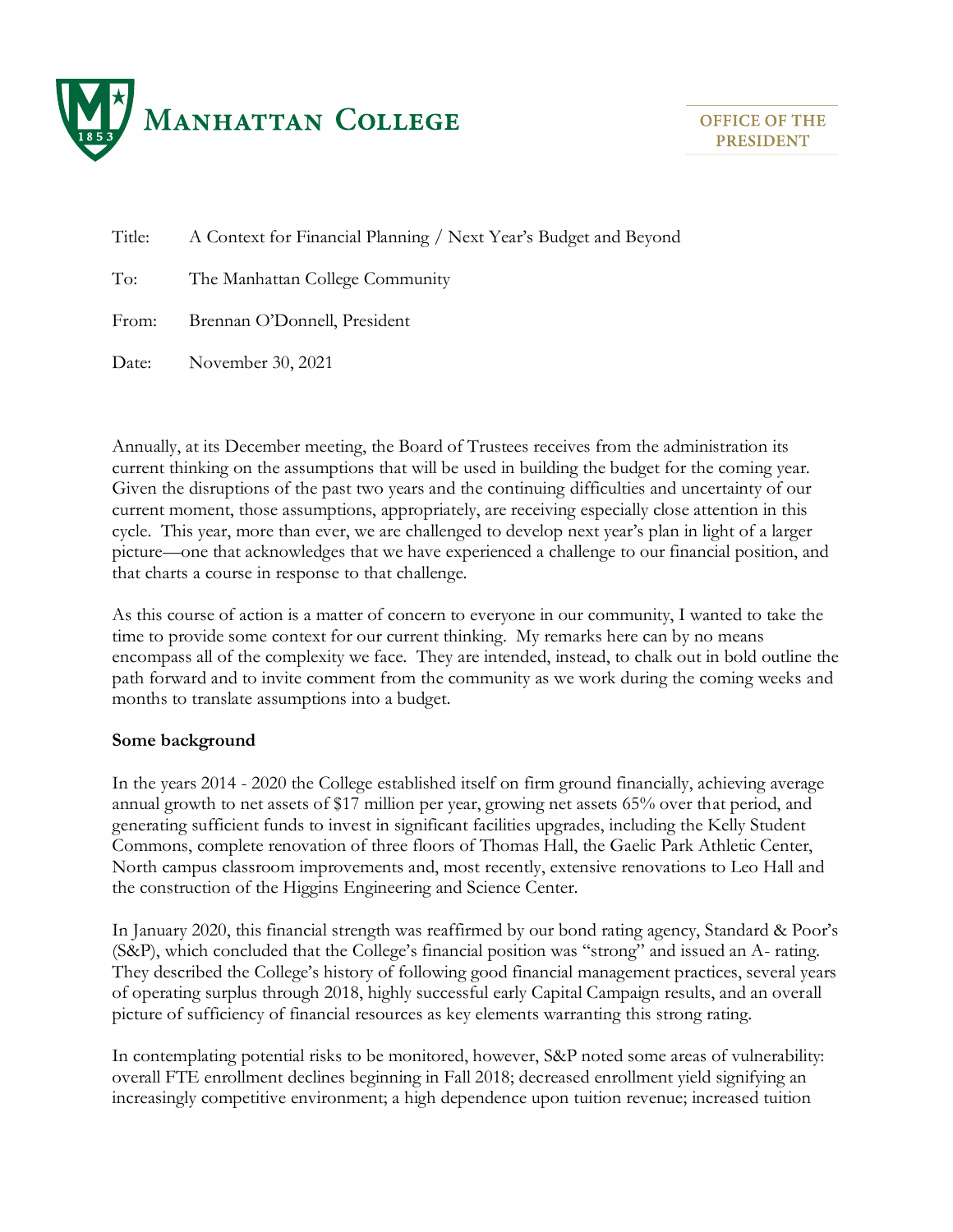discounting; and limited geographic diversity of prospective students. These risks were factors the College had already been aware of, and had begun to build into its strategic planning framework.

The onset of the pandemic exacerbated some of these underlying vulnerabilities while adding its own intense challenges. Among the most important pre-COVID challenges was significant staff turnover in the course of several years in admissions, resulting in a loss of historical knowledge, which is important for operations as well as for external relationships, especially with guidance counselors and key feeder schools. After the onset of COVID, the loss of our ability to visit high schools, attend college fairs, and meet with school guidance staff in-person, delayed our efforts to build and renew these relationships.

Among the most important of our new challenges was the cancellation of testing administrations for the SAT and ACT exams beginning in March 2020, which caused a major disruption to traditional college admissions protocols. Scores on these exams have historically played an important role in the assessment of a student's candidacy for admission. Manhattan College adapted by developing a Test Optional policy and an associated academic rubric to guide admissions decisions. Without a standardized test score, there was some risk of admittance of students who might not be as well qualified as in prior years, raising concerns about the retention and likelihood of success of these students. The rubric was intended to support selection of a qualified class comparable to prior years. In some of our schools, new academic requirements were added within the rubric which had the unintended consequence of decreasing the admit rate (increasing selectivity) resulting in somewhat fewer admitted and enrolled students. While Manhattan took a conservative approach to vetting students, some competitors were more aggressive in their admittance practices in the test-optional environment. In addition, the test-optional environment shifted our competitor set, as students expanded their range of applications to include schools from which they would likely have been excluded in past years based on SATs and ACTs.

Another significant challenge was the impact on residence halls occasioned by the shift to remote and, subsequently, hy-flex learning. The demand for housing by new first-year students had been showing signs of decline for several years pre-COVID, and dropped abruptly below 50% in the early throes of the pandemic. While new-student residency demand has rebounded to 62% this year, the smaller class size coupled with the significant loss of continuing students from our residence halls has been a considerable factor in revenue shortfalls.

The overall financial impact of these past 18 months has been a 33% reduction in residence hall occupancy, a decline of 11% in overall enrollment (new and continuing), an increase in financial aid budgets, and a loss of income from auxiliary sources that, combined, produced a reduction of about \$16 million in net revenue from FY2020 to FY2022. As our community knows well (and all too painfully) these revenue shortfalls required us to reduce expenses accordingly in FY2021 and FY2022. Thanks to the sacrifice, patience, and hard work of the College community, the core<sup>1</sup> of our Lasallian educational mission—augmented of course by the Federal funds we received—we were able to end both FY2020 and FY2021 with small net operating surpluses. Throughout the period, that is, we have been able to stabilize our financial position and operate within our means.

<sup>1</sup> The *[Declaration on the Lasallian Educational Mission: Challenges, Convictions and Hopes,](https://drive.google.com/file/d/1u2hv6qACIKcFdDvDpqrx68wjUQHX6NV6/view?usp=sharing)* Brothers of the Christian Schools, Generalate, Rome, 2020, page 65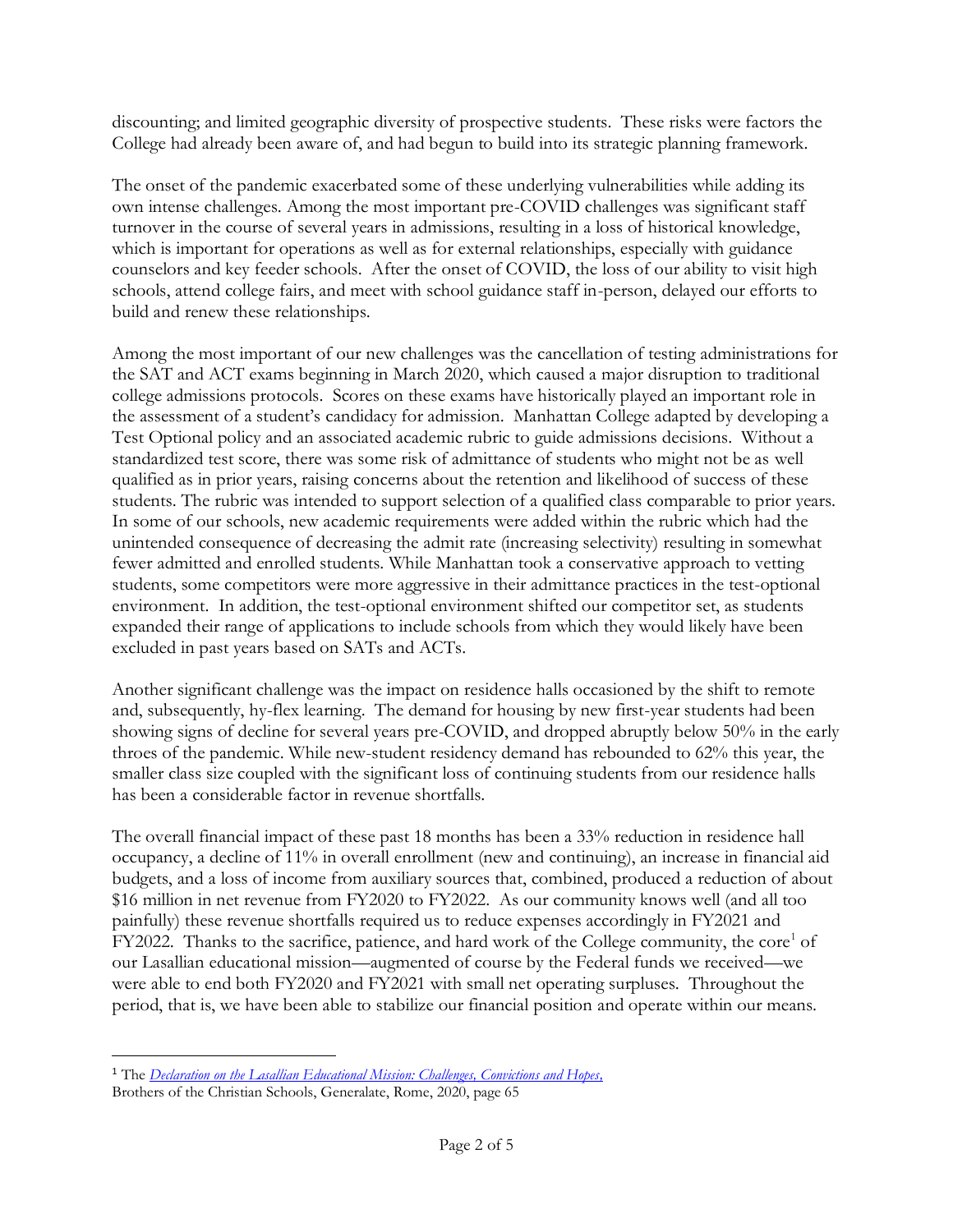## **The path forward**

Simply "operating within our means," however, is not where we want or need to be for the long run. Cost-reduction measures intended to be temporary—compensation reductions, held-positions, reduced funding for facilities—need to be addressed as quickly as possible. As we emerge from the worst of the pandemic, then, the major focus of our financial plan needs to be the restoration of revenue levels from our core operations, augmented by the development and diversification of new revenue sources.

While we will need to continue to monitor expenses closely, the way forward is not through further expense reduction but through building our capacity to invest in our people, programs, and facilities.

## **Key financial goals / timelines**

Full recovery will be a multi-year effort. Over the next three years, we will set as a minimum goal a 4.5% increase per year in net operating revenue. Achieving this will not be easy, and will require the expertise and energy of the entire community. Below are some of the most important multi-year goals that are motivating our annual planning [with brackets suppling commentary / context]:

## **1. Restoration of Human Resources<sup>2</sup> :**

Central to our Mission and values as a Lasallian Catholic community are the people who daily bring to life and embody the Mission. During these unprecedented times, the faculty, staff, and administrators at the College have borne a heavy burden, seeing their compensation reduced while also being called in many cases to fill needs in areas where cuts were made or vacant positions are being held. Our ranks have been depleted, and we have lost good colleagues over the course of the past two years.

Restoration of funding for salaries and benefits in our current-year budget is a first step in this reinvestment. As we plan for next year and beyond, we need to generate the resources to sustain and complete that restoration and to return to a program of regular increases. In addition, we need to prioritize funding for currently open positions in crucial areas, support strategic initiatives (especially in revenue-enhancing initiatives) and take advantage of opportunities to restructure positions to strengthen our ability to support our students and programs.

## 2. Undergraduate Enrollment<sup>3</sup>:

Beginning with the class entering in F2022, we will position ourselves to recruit consistently firsttime, fulltime classes of at least 750 (F2023 – F2024), increasing to 800 thereafter<sup>4</sup>. [*Average incoming classes, F2015-F2019 had been 789, but with wide variation, from 767 to 905; this conservative target accounts for continuing disruption in the competitive landscape and projected decreases in coming years of high-school graduates in our region. It will also assist in multi-faceted efforts to gradually reduce discount rate.]*

### **3. Residence Halls Occupancy**:

We will increase occupancy in residence halls, over four years, to pre-COVID levels (moving from the current 1300 to 1400 in F2022, and 1650 by F2024). To achieve these levels, we will set a goal

<sup>2</sup> Strategic Priority I: Academic Excellence

<sup>3</sup> Strategic Priority II: Student Success

<sup>4</sup> Strategic Priority III: Community Engagement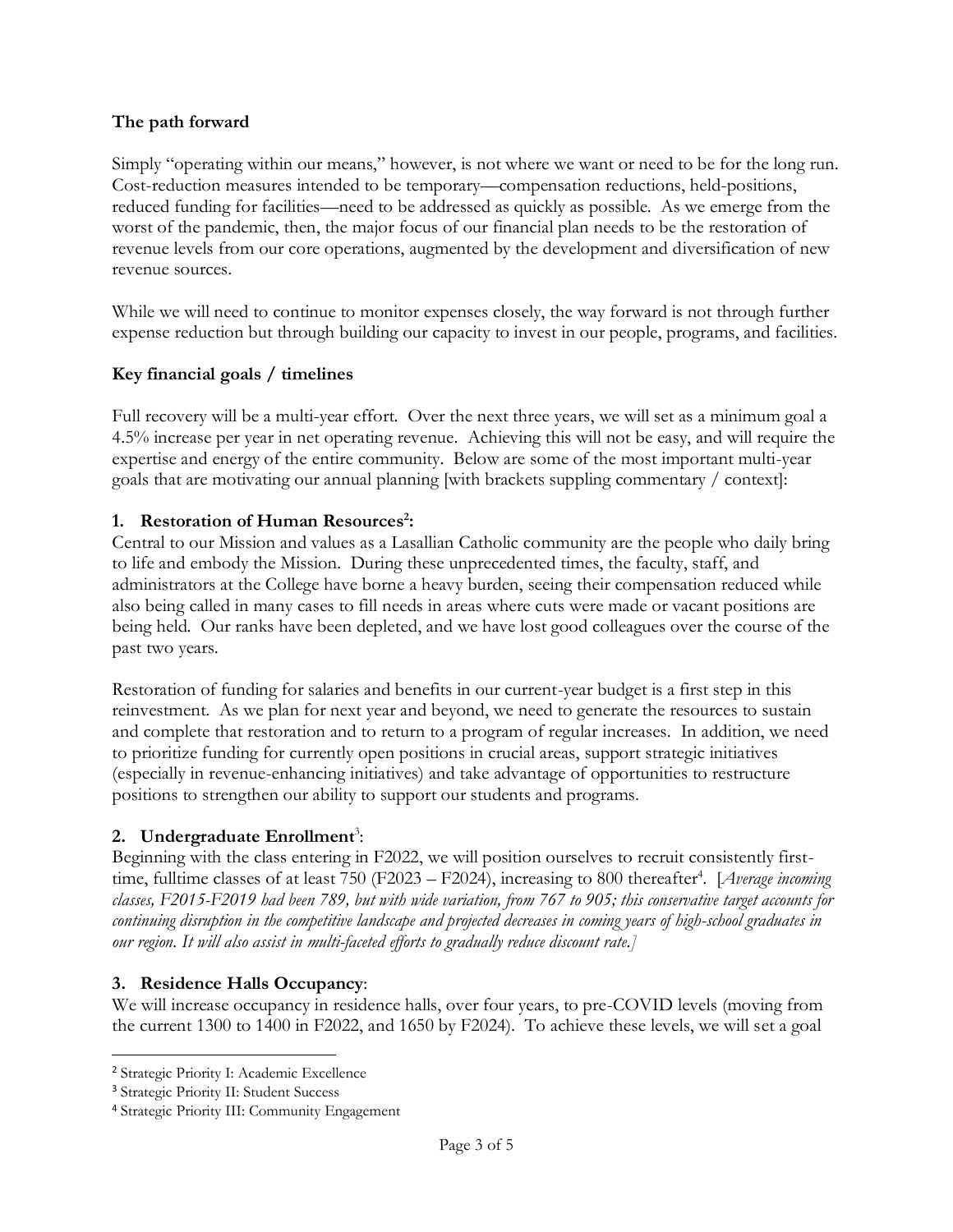for our incoming freshman class of a 65% resident/commuter ratio for F2022 and 67% for F2023 and F2024. Meeting these goals will help to fund currently delayed plans to reinvest in our residence halls, enhancing their role in recruitment and retention efforts.<sup>5</sup>

Working to draw back students to our residence halls, we need to make sure we offer a residence-life experience that students find preferable to off-campus options. We will redouble our collective efforts, building on the work of the Diversity Council working groups, to ensure that our campus is—for residents, commuters, faculty, administrators, and staff—a welcoming, inclusive place pervaded by care for one another grounded in an ethos of respect for the dignity of each and every human being.

## 4. First to Second Year Retention<sup>6</sup>:

We will reverse the downward trend in first-to-second-year retention (from the mid-80% range to 76% for last year's entering class), setting goals of 80% for the class entering F2021, and returning to the mid-80% range over the next three years.

# **5. Adult Learner and Graduate Students**<sup>7</sup> :

We will expand our reach and diversify our revenue sources by making sure that our academic programming is well-aligned with demand on all levels, and that any new graduate programs are tailored to the interests and needs of adult learners (including this cohorts' growing preference for on-line options).<sup>8</sup> New graduate programs approved for launch within the next year include an online MS in Accounting, an Accelerated Online MBA, and a Green Power & Sustainability Certificate. Growth in existing programs is expected by investing in marketing initiatives for specific programs. Together, these new and existing programs have the potential to increase our graduate revenue by 30% in the next three-to-four years, and acceleration of this growth is planned with additional graduate programs (new and enhanced) that are in the development pipeline.

# **6.** Transfer Students<sup>9</sup>:

We will return to pre-COVID levels in recruitment of transfer students, setting goals for F2022 at 150 (a 20% increase over F2021), and at 175 for F2023, with continued increases in succeeding years. A very important effort will be removing barriers to transfer enrollment<sup>10</sup>, as more and more students chose to pursue four-year degrees by starting at two-year institutions. We need academicprogram articulation agreements with strong community colleges and with our global Lasallian network,<sup>11</sup> so that each of our schools can increase enrollment of transfer students through pathways that optimize time to degree completion.

We need to be as "transfer friendly" as we can be, including the continued strengthening of our reputation as a Military Friendly school. We aim to rebuild our Veteran Student population to at least 110 students.

<sup>5</sup> Strategic Priority V: Campus Infrastructure

<sup>6</sup> Strategic Priority II: Student Success

<sup>7</sup> Strategic Priority II: Student Success

<sup>8</sup> Strategic Priority I: Academic Excellence

<sup>9</sup> Strategic Priority II: Student Success

<sup>10</sup> Strategic Priority V: Campus Infrastructure

<sup>11</sup> Strategic Priority III: Community Engagement